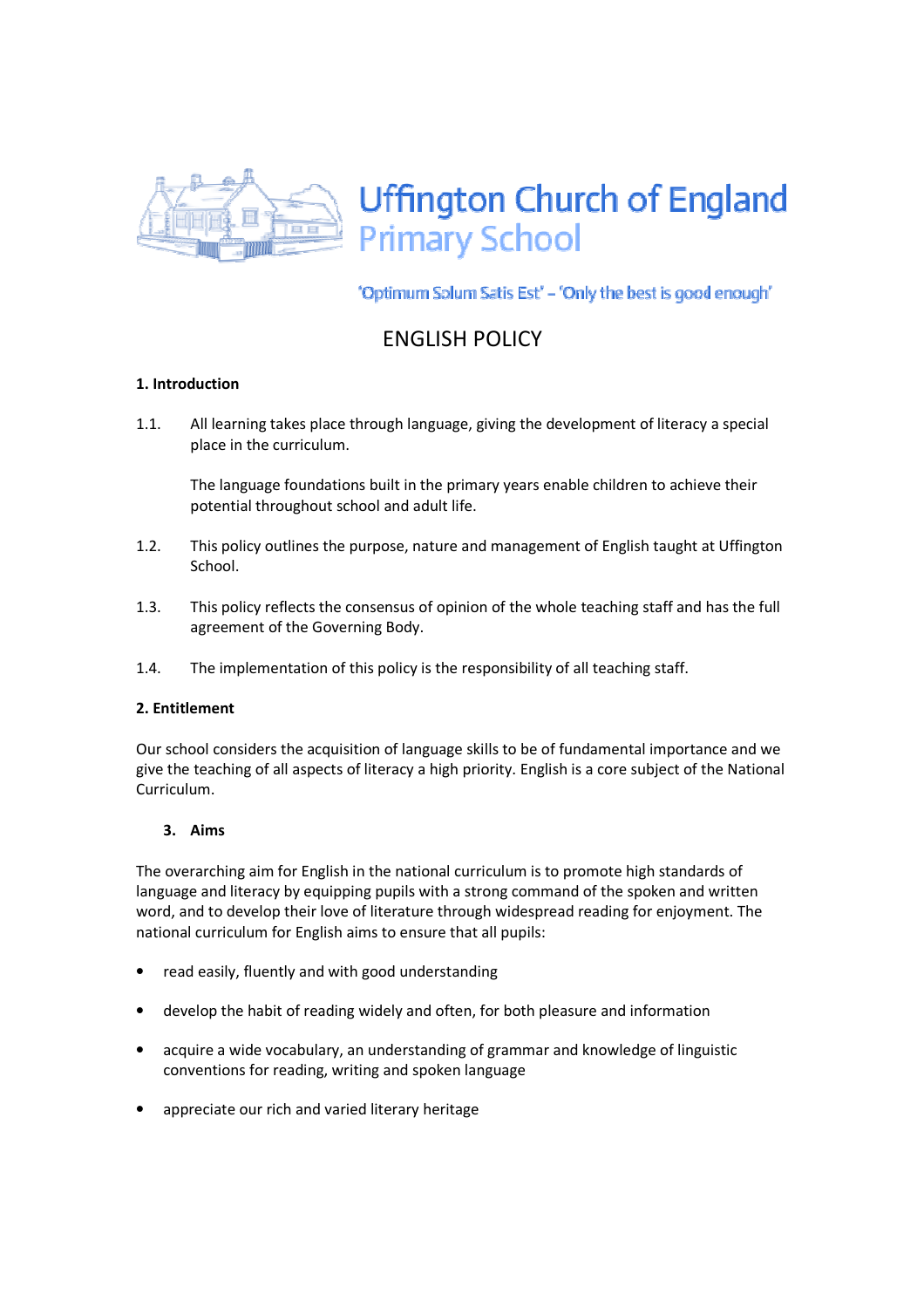- write clearly, accurately and coherently, adapting their language and style in and for a range of contexts, purposes and audiences
- use discussion in order to learn; they should be able to elaborate and explain clearly their understanding and ideas
- are competent in the arts of speaking and listening, making formal presentations, demonstrating to others and participating in debate.

## 3. Implementation

## Phonics

At Uffington School, we believe that the structured teaching of phonics, especially in the early years, is essential to the development of reading and writing skills:

- In the Foundation Stage, phonics is taught through daily sessions using the government programme 'Letters and Sounds' augmented with materials from the Jolly Phonics scheme.
- At Key Stage 1, phonics is taught on a daily basis in addition to the daily English lesson which is taught in ability groups.
- Phonic work from the early years is consolidated at Key Stage 2. Children on the SEN register and those who did not meet the phonics screening in Year 2 have individual programmes for phonics which continue into Key Stage 2.

## Reading

- The school uses a range of reading materials which are colour coded in levels according to their vocabulary, content and sentence structure
- Children have the opportunity to practise and apply skills in reading in a variety of contexts and across the whole curriculum.
- Parents are encouraged to work in partnership with school by writing comments in the home-school diary relating to their child's reading of the book. Pupils are expected and encouraged to regularly read at home, a minimum of three times per week.
- In the Foundation Stage, we endeavour to hear the children read individually twice a week, and, as fluency develops, we monitor their reading at regular intervals. The children take their individual reading books home on a daily basis to share and enjoy with an adult. Children also have the opportunity to take home a book of their choice to share with an adult where the focus is on the reading for pleasure.
- In Key Stage 1, children take their individual reading book from the school's book bands home on a daily basis to read and discuss with an adult. They are able to change their book as and when they like. Each child has reading targets related to their book band colour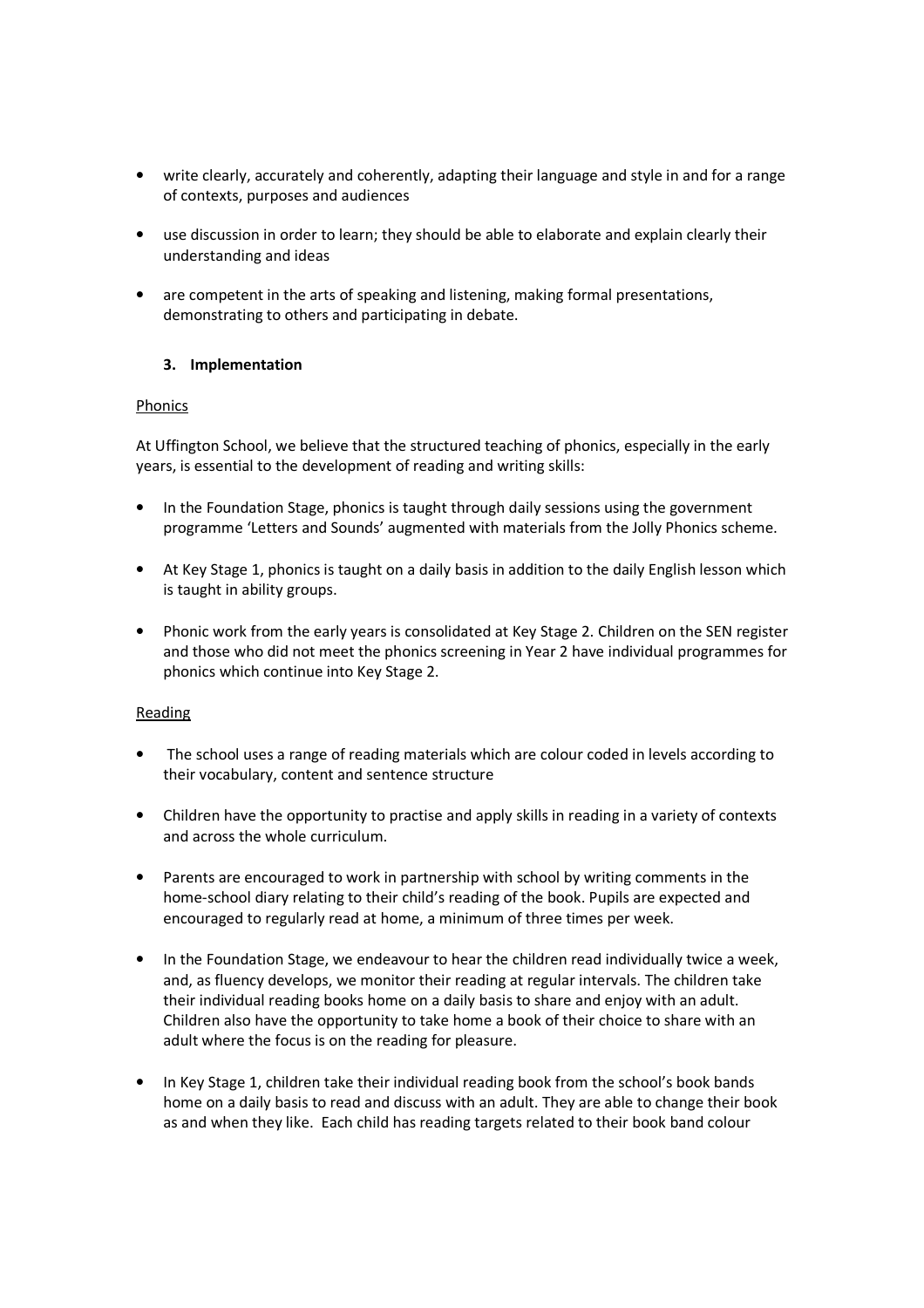which are shared with parents and kept in reading diaries. Volunteers provide extra opportunities for children to read and share books with an adult.

- At Key Stage 2, children take reading books from the schools book bands home on a daily basis to read independently. They can change their books as and when they like. Teachers monitor closely how often children are reading at home and endeavour to listen to children read individually once a week. In year 6 children who are competent readers have the opportunity to become a 'free reader' and can choose a book of their choice.
- All pupils take part in weekly guided group reading sessions where specific skills are targeted. All pupils read to their teacher during guided reading sessions at least once a week.
- The children also have access to a range of books, both fiction and non-fiction, with varying levels of difficulty, which they are encouraged to read for pleasure and information.
- Other higher order reading skills, including scanning, evaluation and reading to audiences are taught.

#### Writing

The child's ability to communicate in writing affects performance in most areas of the curriculum.

- Children are encouraged to write independently from the Foundation Stage.
- Children are given meaningful purposes for writing and are encouraged to write in a variety of forms and for a range of audiences. These skills are taught through shared writing and developed in guided writing groups.
- Shared writing is used to model the writing process. Shared reading and writing also provide a context for discussion and demonstration of grammatical features
- Activities are differentiated through the use of writing frames, spelling banks, collaborative work and peer or adult support. Teachers encourage 'Talk for Writing' as an integral part of the writing process.
- Children are encouraged to extend their own vocabulary, enabling them to express themselves creatively. At Key Stage 2, the children are made aware of word derivation where appropriate.
- ICT is used in a variety of ways to extend and reinforce literacy skills through a range of software, the internet and word processing applications.
- Teachers seek to take advantage of opportunities to make cross-curricular links where they plan for pupils to practise, apply and transfer the skills, knowledge and understanding acquired in English lessons to other areas of the curriculum.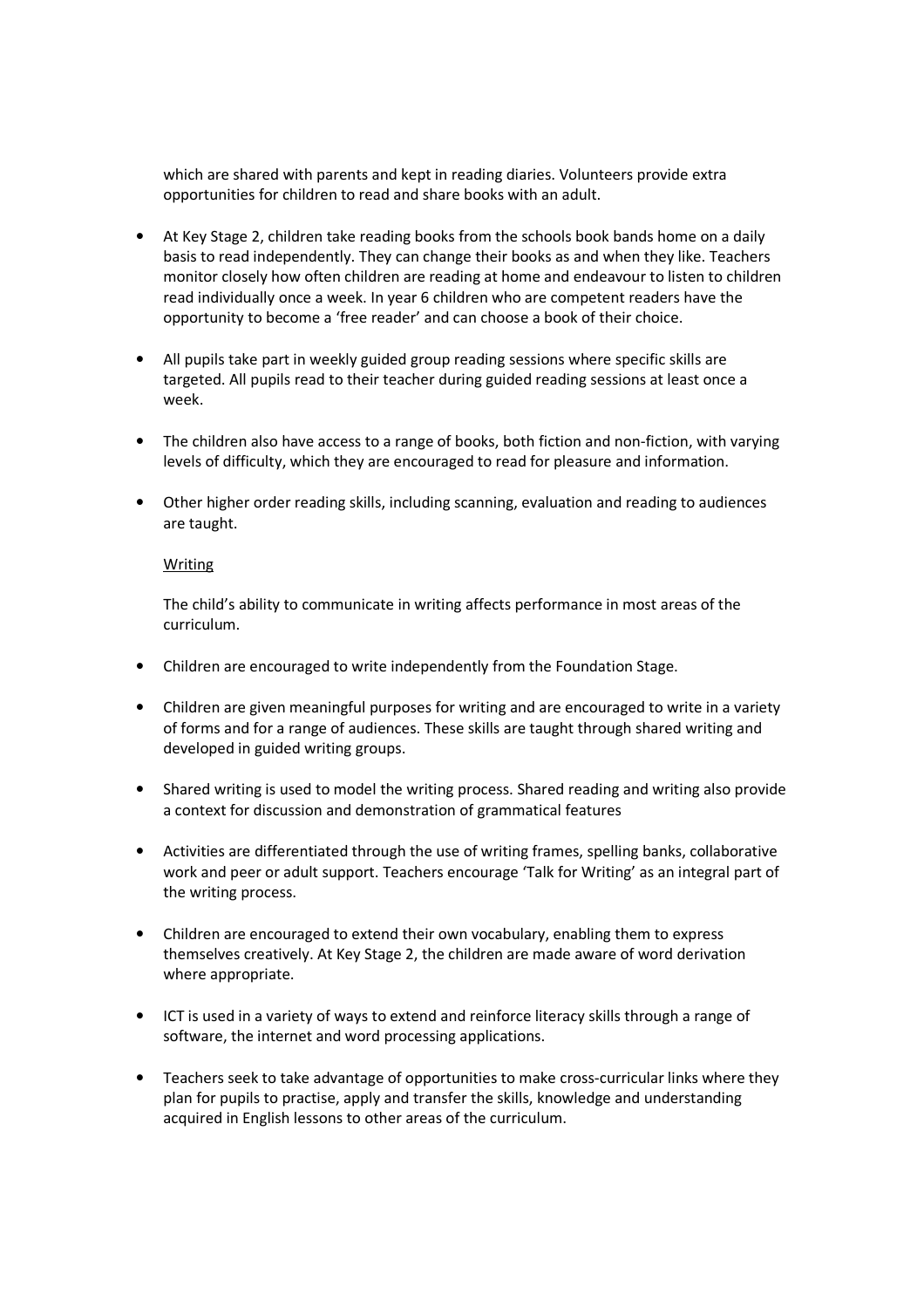## **Spelling**

- Letter sounds and the spelling of 'CVC' (consonant, vowel, consonant) words, as well as commonly occurring words, are taught in the Foundation Stage.
- At Key Stage 1 children have a weekly spelling list to learn, incorporating a specific phonic rule.
- At Key Stage 2 children have a weekly spelling list to learn; this may incorporate a specific spelling pattern.
- Children are encouraged to use a dictionary to check the spelling of words and record new / tricky words in their Personal Dictionaries.

# Handwriting

- The Nelson Handwriting Scheme is used throughout school to help children develop fluent, clear and legible joined up writing. Teaching and support staff are expected to model this style of handwriting in the classroom.
- In the Foundation Stage children are taught and encouraged to sit properly in order to have the correct posture for writing, hold a pencil using the correct tripod and form correct letter shapes.
- Joined script is taught from Year 2 to those that are ready, and developed throughout the school.
- The utmost importance is placed on the presentation of all work across the whole curriculum.

## Speaking and Listening

Speaking and Listening is an essential part of everyday learning and is therefore given a high priority.

- The children are encouraged to speak and listen on a one to one basis, as part of a small group and larger audiences.
- Pupils are taught to:
	- o listen and respond appropriately to adults and their peers
	- o ask relevant questions to extend their understanding and knowledge
	- o use relevant strategies to build their vocabulary
	- o articulate and justify answers, arguments and opinions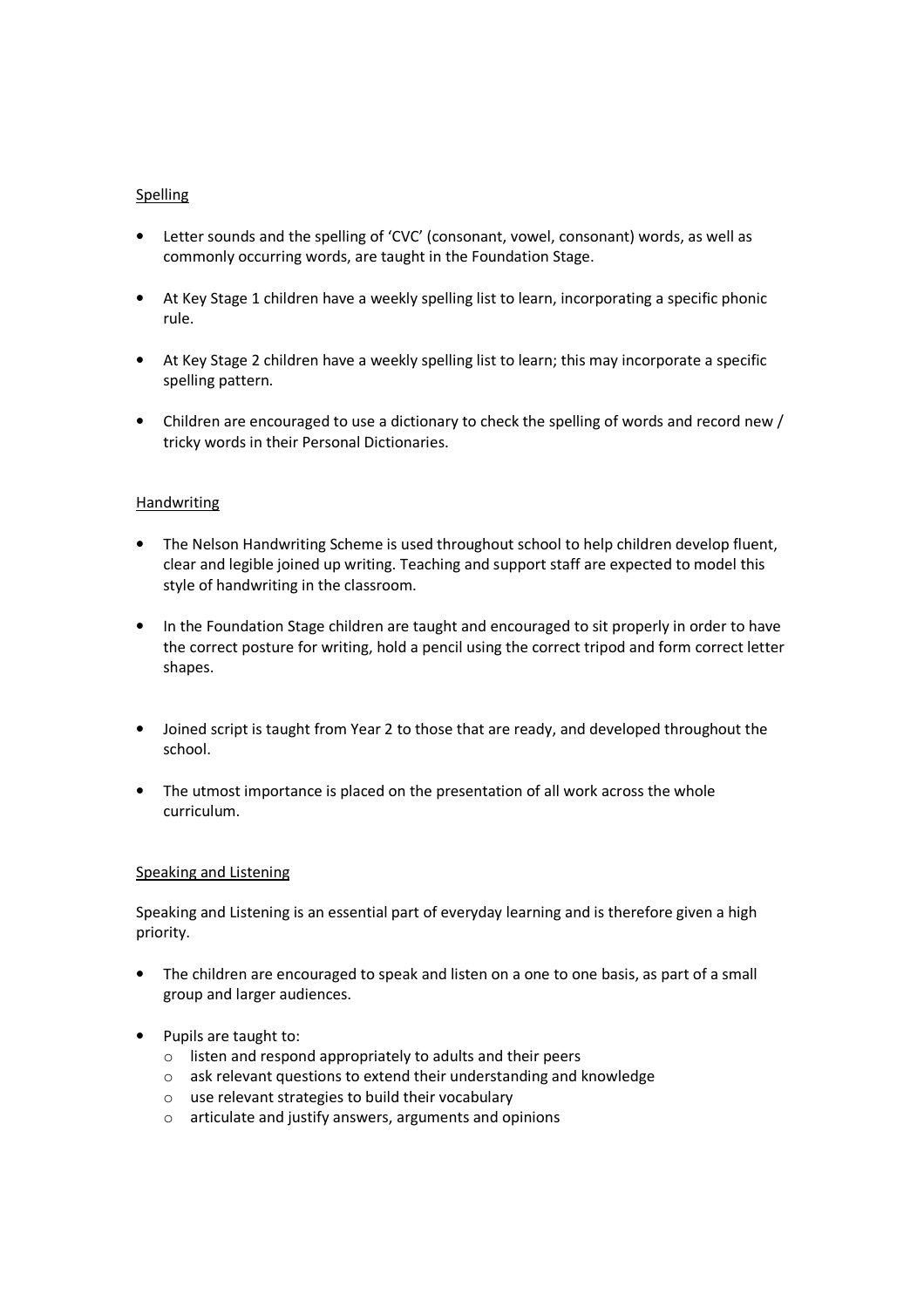- $\circ$  give well-structured descriptions, explanations and narratives for different purposes, including for expressing feelings
- $\circ$  maintain attention and participate actively in collaborative conversations, staying on topic and initiating and responding to comments
- $\circ$  use spoken language to develop understanding through speculating, hypothesising, imagining and exploring ideas
- o speak audibly and fluently with an increasing command of Standard English
- $\circ$  participate in discussions, presentations, performances, role play, improvisations and debates
- $\circ$  gain, maintain and monitor the interest of the listener(s)
- o consider and evaluate different viewpoints, attending to and building on the contributions of others
- o select and use appropriate registers for effective communication.

# 4. Inclusion

The school monitors the progress of all children on a regular basis and endeavours to ensure that the majority achieve age-related expectations. In order to achieve this, activities in English are differentiated according to individual stages in learning. Where pupils are considered to require targeted support to enable them to work towards age-appropriate objectives, intervention programmes will be implemented. Teachers and teaching assistants plan programmes together and monitor progress of these pupils.

There will be a third wave of support for pupils who are placed on the school's Special Educational Needs register that will be additional and different.

## 5. Assessment and Recording

- 5.1. In the Foundation Stage, children are assessed using the Early Years Foundation Stage Profile.
- 5.2. Teachers conduct ongoing assessments throughout the year. Children are assessed using Statutory Assessments in English at the end of Key Stages 1 and 2. Children are assessed using the statutory Phonics Screen at the end of Year 1.
- 5.3 Outcomes of assessment are moderated internally and externally as part of the SWALLOWS partnership. Teachers are given the opportunity to attend moderation meetings organised by the local authority who also carry out statutory moderation of teacher assessments at the end of Key Stages 1 and 2 on a periodic basis.
- 5.4 The outcomes of these assessments are recorded on the school's Pupil Tracking System. Children identified as having made less than expected progress may be considered for intervention programmes.
- 5.5 Parents are given the opportunity to discuss their children's progress and attainment at Parents' Evenings. Assessment data and targets are also shared at these meetings.